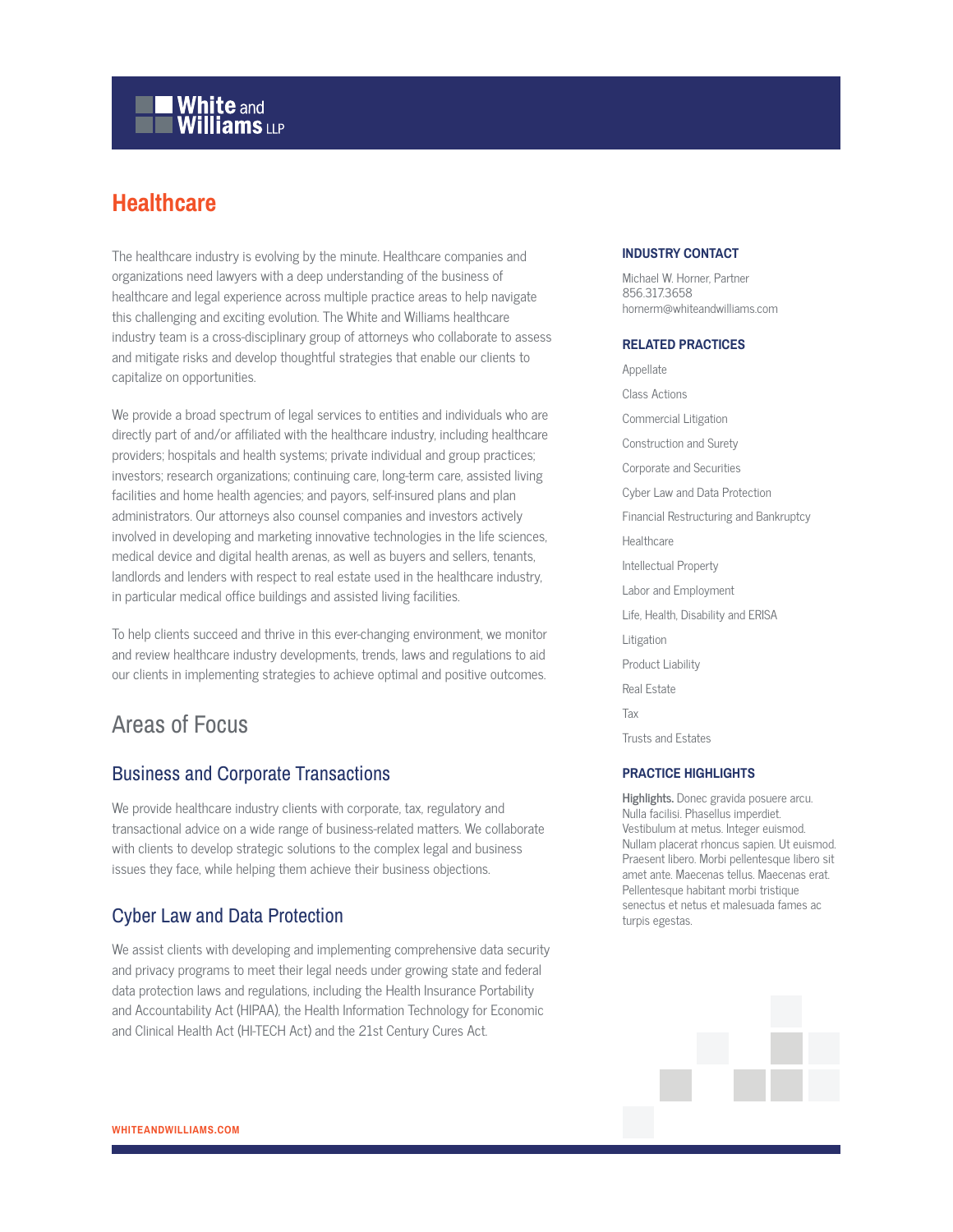

## Health Insurance, Tax and ERISA

We help clients navigate the myriad changes in how healthcare is being delivered and paid for, which exposes payers to liability, while eroding existing protections. We represent insurers, employers, brokers, re-insurers, third-party administrators, self-insureds, ERISA plans and related entities in a wide array of matters. Our lawyers have a wealth of experience and broad knowledge from years of handling complex and unique issues under both individual and group plans.

## Intellectual Property

Our interdisciplinary team regularly advises clients in acquiring, protecting and monetizing intellectual property rights and litigating or alternatively resolving disputes regarding such rights in the U.S. and abroad.

## Labor and Employment

Our extensive experience in representing hospitals and healthcare institutions, as well as physicians and allied health professionals, gives us unique perspective in terms of institutional issues, including hospital/medical staff relationships, physician group structure, personnel and insurance coverage and risk management issues.

## Litigation and Dispute Resolution

The group has a well-earned reputation for handling high-stakes, high-risk cases across a broad spectrum of issues, including professional liability, fraud and abuse claims and out-of-network coverage litigation. We also provide general representation and counseling in various areas of healthcare law, including administrative and court proceedings involving licensure issues, staff privileges and credentialing, payment disputes and potential antitrust implications.

## Professional Liability and Medical Malpractice

The group has developed a niche for handling the most complex cases including catastrophic birth injuries, brain injury, emergency care, surgical care, cardiac care and oncology. We provide training to clients to minimize future risk and potential liability by identifying areas of improvement. We also conduct audits for insurance providers to assess policies/procedures, ensure compliance with contracts and stated policies/procedures, evaluate claims handling, and monitor/assess for proper reserves and risk management.

### Real Estate Acquisition, Sale, Leasing and Finance

The ability of our real estate lawyers to understand the nuances of a transaction, their diverse and extensive industry and legal experience, and fostering a team approach with their clients has garnered the group a well-deserved reputation for being deal makers whose primary goal is always the success of the client.

### Regulatory and Compliance

We ensure that clients are compliant with all federal and multi-state healthcare laws and regulations, including Medicare/Medicaid, HIPAA, the CURES Act, Stark Law, the Anti-Kickback Statute and the False Claims Act, among others. We also represent clients in investigations, audits and litigation or disputes arising from regulatory and compliance issues.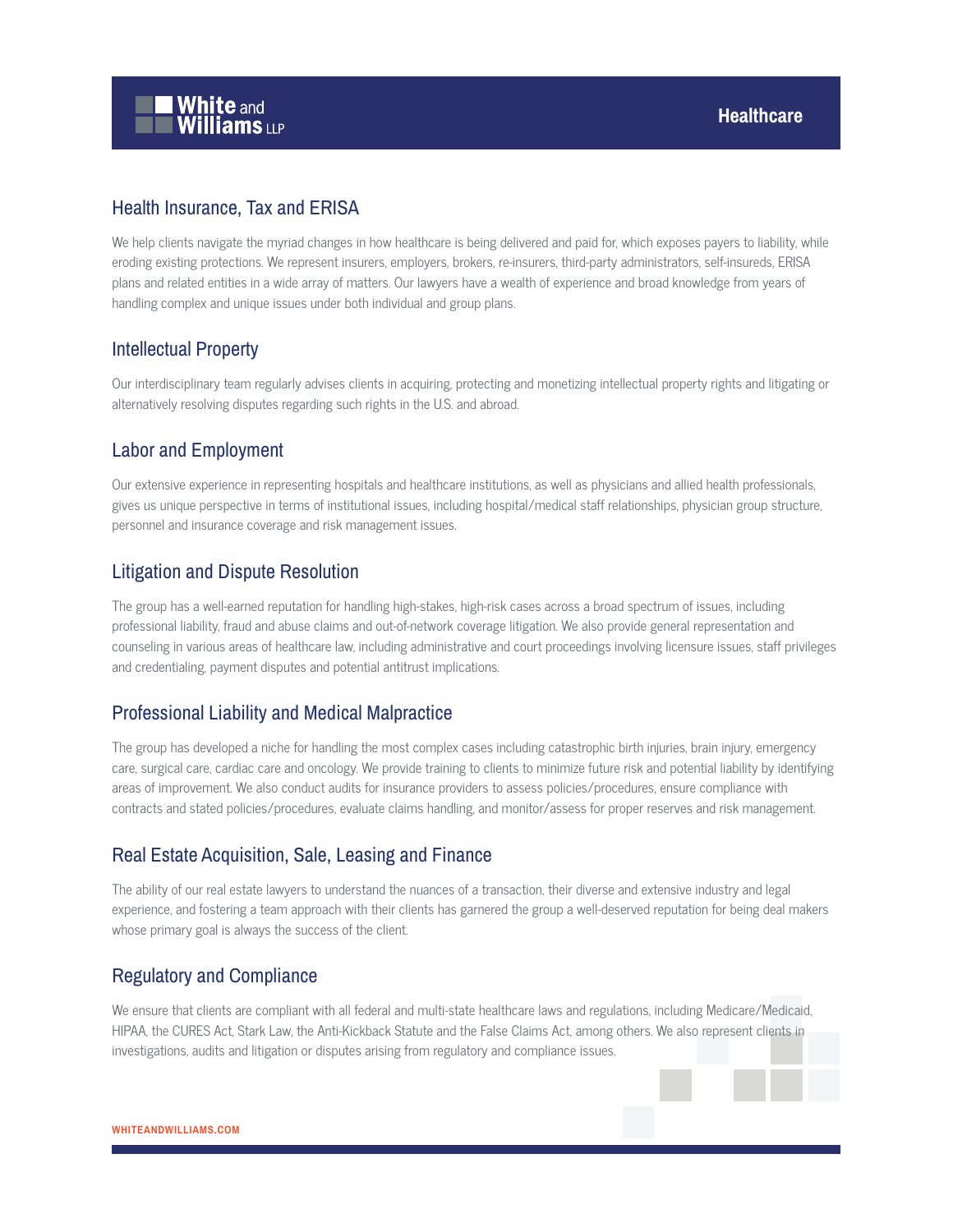

#### **NEWS**

White and Williams Announces 15 Lawyer Promotions 1.3.22

White and Williams Welcomes Ten New Associates 11.4.21

White and Williams Lawyers Recognized as Super Lawyers and Rising Stars 11.1.21

Rafael Vergara Weighs In On New Jersey Assisted Living Decision McKnight's Senior Living, 7.2.21

Anthony Miscioscia Recognized by JD Supra 2021 Readers' Choice Awards 3.31.21

White and Williams Participates in Two Robotics and AI Conferences Focused on Surgical Applications in the Healthcare Industry 8.18.20

Kevin Cottone Provides Insight on Inconclusive PA Med Mal Venue Report Law360, 2.5.20

William Kennedy Appointed to Institute for Surgical Excellence Executive Board 1.21.20

#### **PUBLICATIONS**

Information Blocking: What Providers and Programmers Need to Know Part One: Ramped Up Enforcement Against Healthcare Providers Healthcare Alert, 4.22.22

Superior Court of Pennsylvania to Address Requirements for Application of the MCARE Patient Safety Privilege Healthcare Alert, 4.12.22

'Non-Charitable' Nonprofit Hospital Ordered to Start Paying Property Taxes Bloomberg Tax, 1.7.22

Medical Device Update: Third Circuit Certifies Questions Concerning Device Manufacturers' Liability Under Pennsylvania Law Litigation Alert, 7.16.21

New Jersey Disallows Private Causes of Action Against Assisted Living Facilities for Breach of the Statutory Bill of Rights Healthcare Alert, 6.23.21

Making Safer Robotic Devices The Journal of Robotics, Artificial Intelligence & Law, Volume 4, No. 4 | July – August 2021

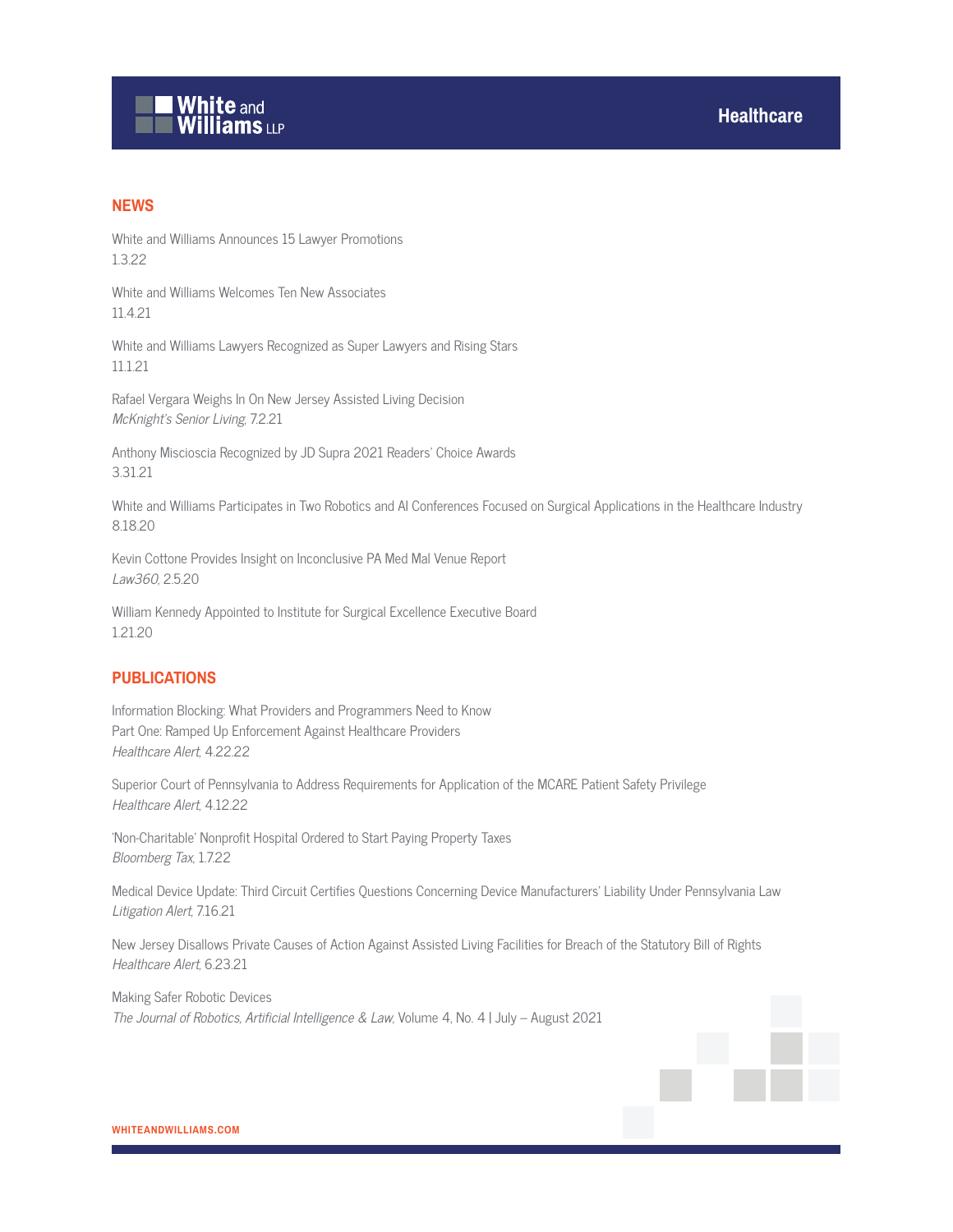



UPDATE: New Jersey Employers Must Pay for Pot Workers' Compensation Alert, 4.14.21

Are Telehealth Laws Here to Stay? A Survey of Legislation in NJ, DE, NY, PA and MA Healthcare Alert, 3.30.21

HITECH Act Amendment Offers New Incentive to Reduce Fines and Other Remedies Cyber Law and Data Protection and Healthcare Alert, 1.8.21

No Trial Credit in NJ Appellate Decision for Non-Settling Successive Tortfeasors – Must Demonstrate Proof of Initial Tortfeasor Negligence and Proximate Cause Healthcare Alert, 1.4.21

US Supreme Court's Oral Argument in *California v. Texas:* Reports of the Affordable Care Act's Demise May be Greatly Exaggerated Healthcare Alert, 12.14.20

HHS Proposes Significant HIPAA Privacy Rule Changes: Amendments Would Increase Individual and Institutional Access and Coordination of Care Cyber Law and Data Protection and Healthcare Alert, 12.11.20

PA Bill Offering Healthcare Providers COVID-19 Civil Immunity Vetoed Healthcare Alert, 12.7.20

HHS Purports to Expand Civil Immunities Related to COVID-19 Vaccine Healthcare Alert, 12.4.20

New PA Bill Offers COVID-19 Civil Immunity to Healthcare Providers Healthcare Alert, 11.25.20

Are We Nearing the End of the ACA?: Return to California v. Texas Healthcare Alert, 11.5.20

Between a Rock and a Hard Place: Advisories Target Ransomware Victims, Insurers The Legal Intelligencer, 11.2.20

Federal Advisory Warns Hospitals Facing "Increased and Imminent" Cyber Threat; 400 Hospitals Already Targeted Cyber Law and Data Protection and Healthcare Alert, 10.30.20

Update on Cannabis Reform Introduced as a Response to the COVID-19 Crisis Taking Care of Business, 10.19.20

Court Decides on Joint Tortfeasors Under PA Law Healthcare Alert, 10.16.20

PA Supreme Court to Revisit Peer Review Protections for Credentialing Healthcare Alert, 10.1.20

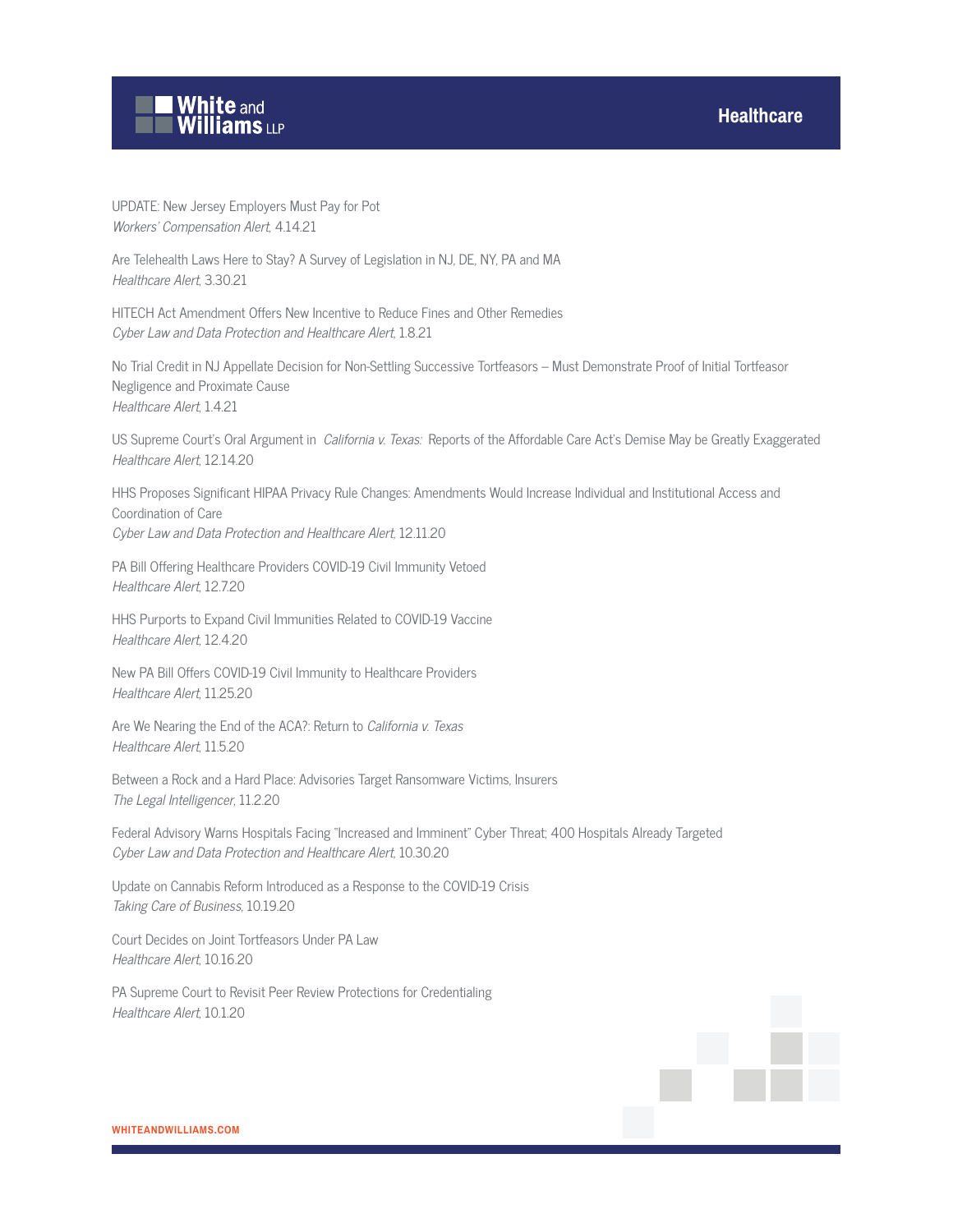### **Healthcare**



Medico-Legal Issues in WOC Nursing WOCTalk Podcast, 9.18.20

PA Issues New Detailed, Comprehensive Guidelines for SNF Visitation and Activities Healthcare Alert, 9.8.20

Supreme Court Agrees to Hear Additional Challenge to the Affordable Care Act Life, Health, Disability and ERISA Alert, 8.28.20

"The Devil Is in the Details": Delaware Supreme Court Affirms Decision Demanding Strict Compliance for Notices of Intent to Investigate Medical Negligence Claims to Toll Statute of Limitations Healthcare Alert, 7.17.20

CMS 2021 Proposed Home Health Payment Rule May Make Certain Telehealth Changes Introduced During COVID-19 Pandemic Permanent Healthcare Alert, 6.30.20

Telehealth and Medical Liability MDedge Med Tech Report, 6.24.20

Cannabis Reform Introduced as a Response to the COVID-19 Crisis Taking Care of Business, 6.18.20

Liability in the Telehealth Era Healthcare Alert, 6.18.20

A National Registry of COVID-19 Patients: The Legal Implications Privacy & Cybersecurity Law Report, 6.5.20

CMS Announces New COVID-19 Surveys and Enforcement Healthcare Alert, 6.2.20

Not So Likely That PA Employers Must Pay For Pot Workers' Compensation Alert, 6.1.20

New Jersey Wants You to Return to Your Doctor's Office Healthcare Alert, 5.22.20

COVID-19 Testing At Skilled Nursing Facilities: Guidance Based on PA DOH Advice Healthcare Alert, 5.14.20

CMS Issues New COVID-19 Reporting Requirements for Long-Term Care Facilities Healthcare Alert, 5.12.20

Governor Wolf Signs Executive Order Providing Limited Immunity to Healthcare Providers Healthcare Alert, 5.8.20

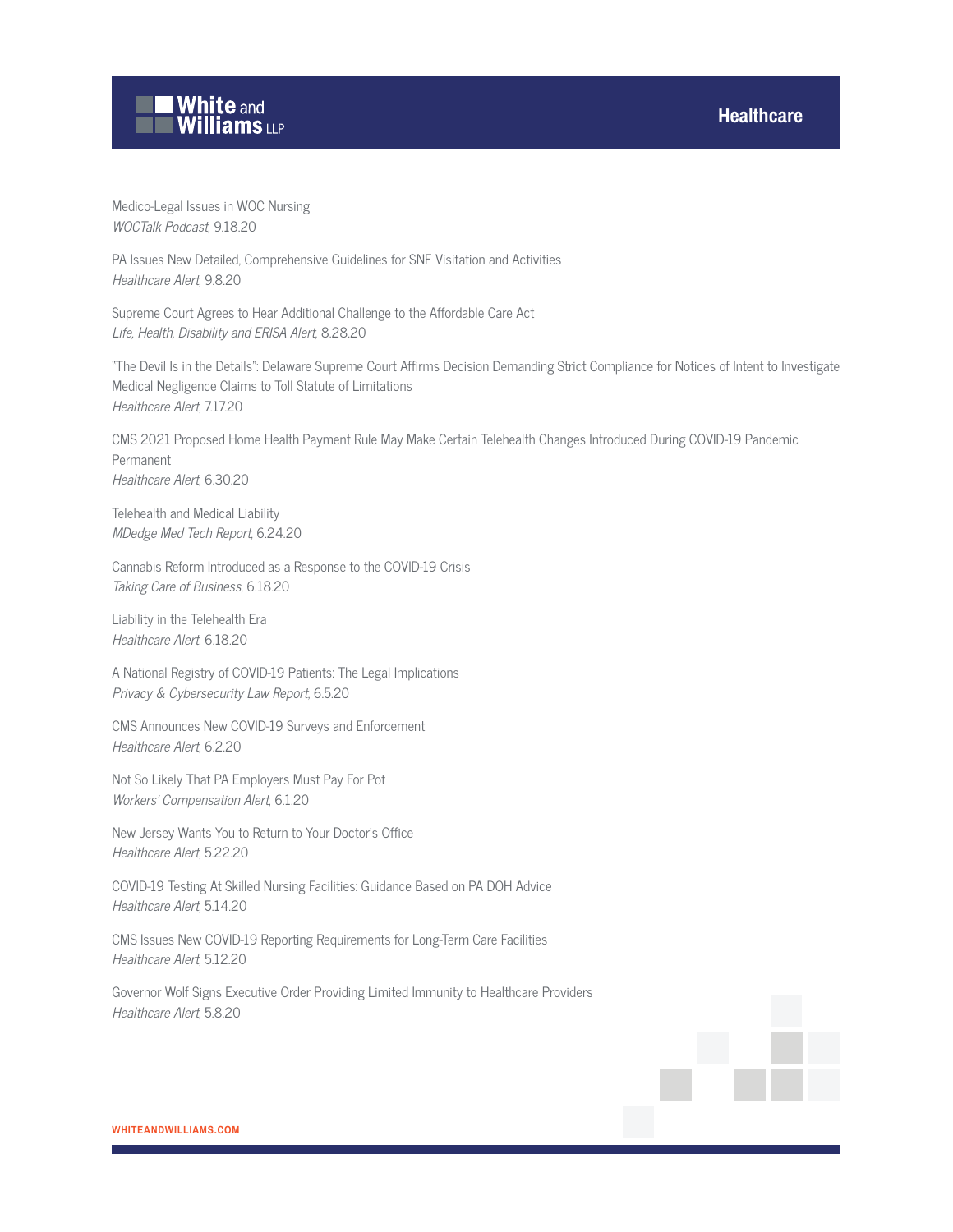# **White and Williams LLP**

#### COVID-19 CMS Blanket Waivers Healthcare Alert, 5.4.20

PA Superior Court Continues to Heighten the Bar on Establishing Evidentiary Privileges Under the Patient Safety Quality Improvement Act and Peer Review Protection Act Healthcare Alert, 5.1.20

Healthcare Goes Viral: Guidelines for Returning to the Front Lines Healthcare Alert, 4.24.20

A Framework for Mitigating Liability Claims for Eldercare Facilities Healthcare Alert, 4.20.20

Human Research in the COVID-19 World: Boundaries, Obligations and Guidance Healthcare Alert, 4.20.20

Multi-Agency Guidance Clarifies Statutory Impact on Employer Health Plans Labor and Employment Alert, 4.16.20

Enforcement Guidance for Recording Cases of COVID-19 Labor and Employment Alert, 4.15.20

Will Pennsylvania Join Other States and Provide Immunity for Healthcare Workers Treating COVID-19 Patients? Healthcare Alert, 4.15.20

Nursing Homes and Long-Term Care Facilities: The Next Front Line Healthcare Alert, 4.9.20

What Is a 'Fair' Venue for Medical Malpractice Litigation? The Legal Intelligencer, 4.9.20

Fighting COVID-19 Across State Lines: Relaxing Provider Licensure and Renewal Requirements Healthcare Alert, 3.25.20

COVID-19 Pandemic Relief for Healthcare Providers Participating in Quality Reporting Programs Healthcare Alert, 3.25.20

To Combat COVID-19, Delaware Opens Its Doors to Out-of-State and Retired Healthcare Providers (and Limits Their Liability, Too) Healthcare Alert, 3.24.20

HHS Finalizes New Rules Seeking Interoperability for Electronic Health Information Taking Care of Business, 3.13.20

Making the Stars Align in Your Healthcare System: The Growing Importance of Transparency in Patient Experiences Healthcare Bulletin, 3.12.20

FTC Acts to Block Jefferson/Einstein Hospital Merger Taking Care of Business, 3.2.20